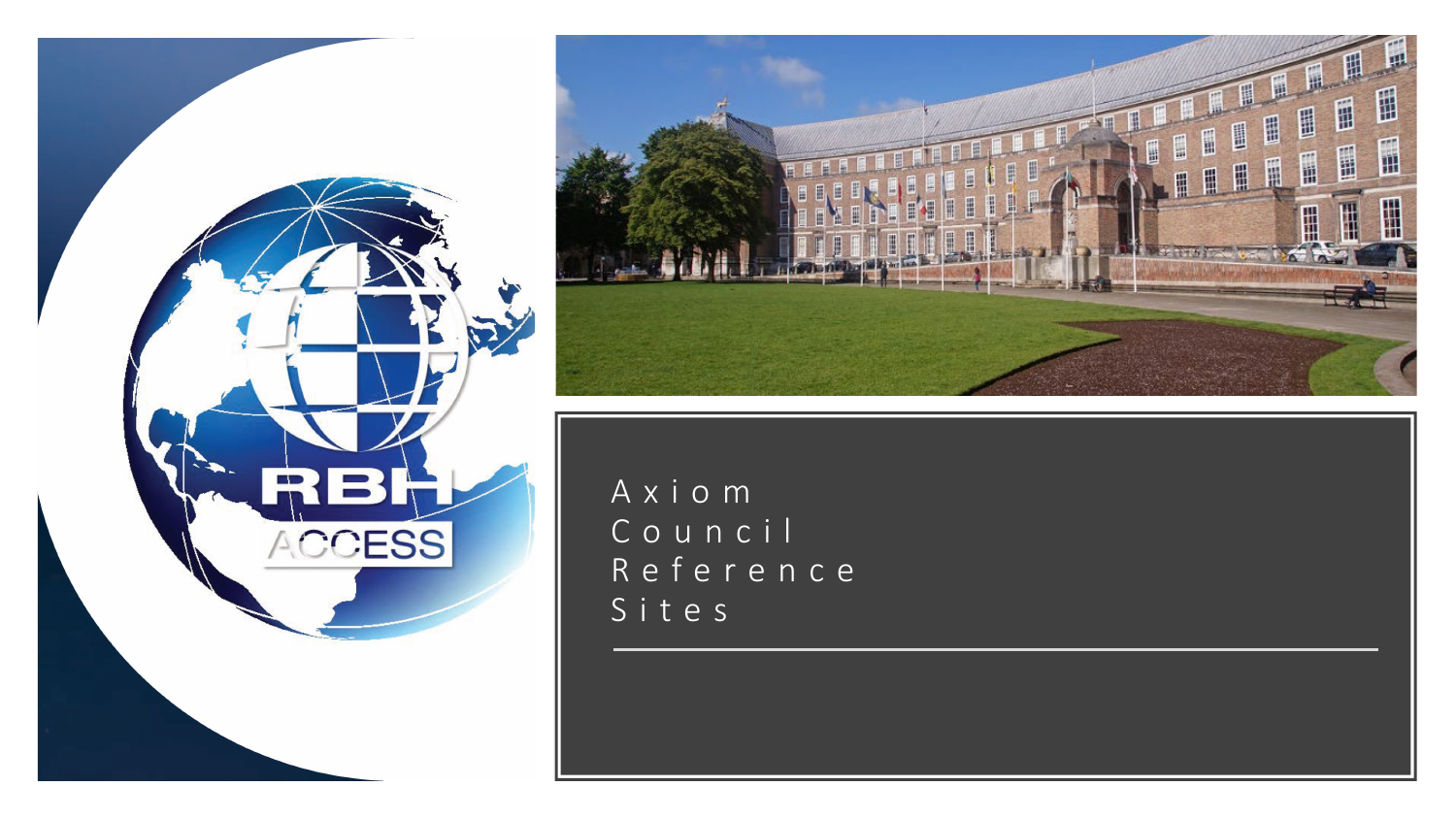For Over Twenty years RBH have been providing affordable Enterprise Level Access control solutions. Axiom has a number of advanced features some of which are highlighted.

RBH have a long history of dealing with the Council sector and have adapted the software to suit council requirements.

- **Auto-Void Cards** The ability to void a card that hasn't been used in a set period of time. The card remains in the software for reportability but no longer functions at the door until re-activated.
- **2 Person Rule** 2 valid cards required to open specific doors.
- **Interlock** 120 door intelligent interlock functionality.
- **CCTV / Video Surveillance Integration** Live video form a camera associated with an access point can be displayed when a guard reaches it while tour is in progress. This allows for visual verification and recording.

#### • **Elevator Control**

Restricting access to particular floors on schedule, locking down elevators or making them accessible without restriction are part and parcel of our true elevator control. From a reader installed inside of the elevator cab a cardholder can enable all of the buttons to allowed floors, and after floor selection button press to disable activated buttons preventing piggy-back access to other floors. Multiple cardholders can make their selections during the trip.

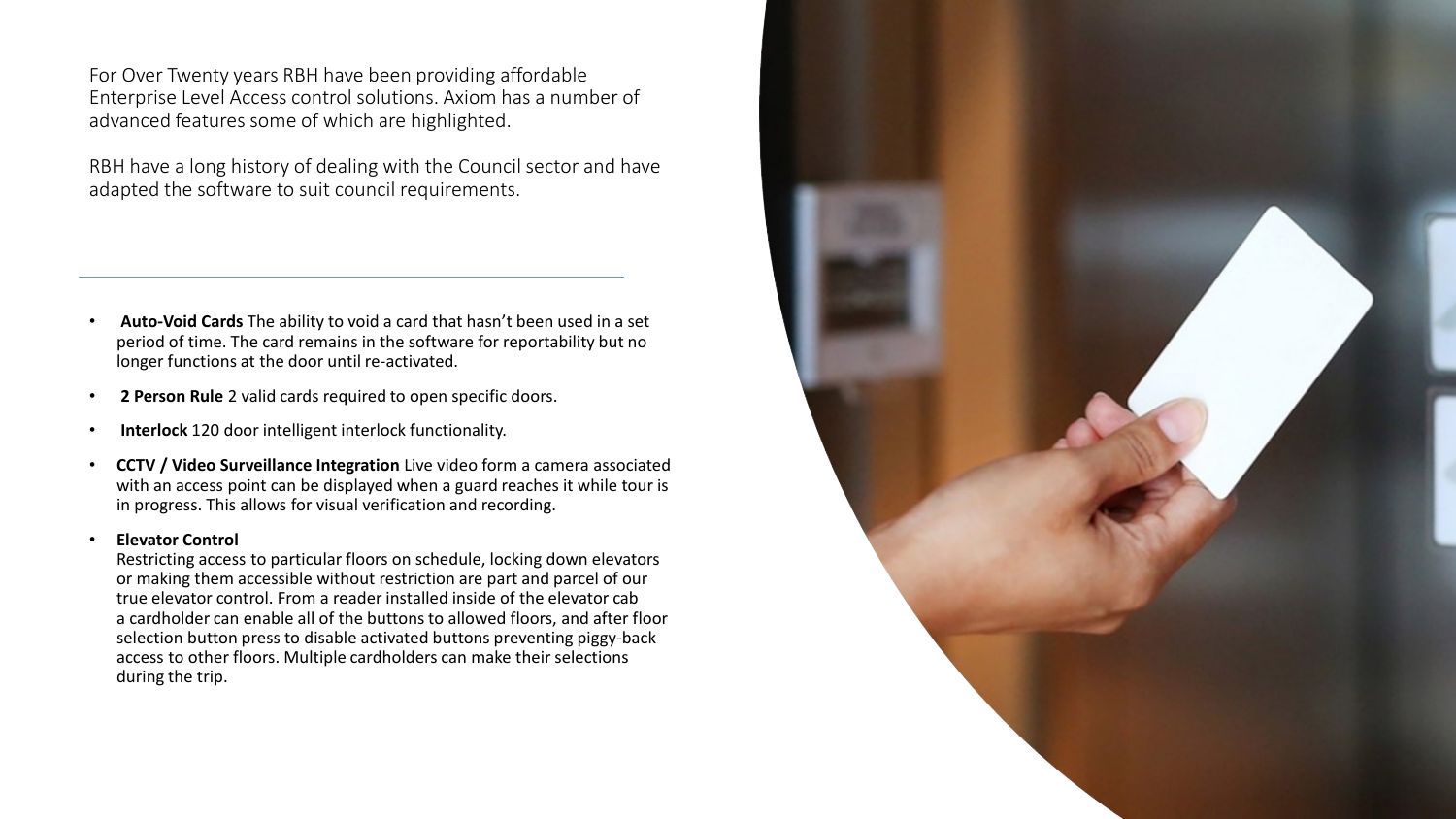

## Additional Features

• **Interactive Guard Tour**

In a small or a large facility there is no substitute for personal inspection of the access points and secured areas. To verify door's operation, presence of people in the area or various other issues that can be out of normal order a patrolling security officer is needed. To make sure that these inspections are performed on time and in proper order.

- Real-time operation
- Live progress display
- Uses existing readers at access points
- Start tours manually or by schedules
- Access Points can be arranged in a sequence to be visited by a security guard. This Guard Tour can be started manually or automatically on a schedule and will specify the times at which points on this tour must be visited.
- As with all things in real life there are reasonable delays, and our programmable Grace Periods were designed to account for them. However if a guard was late beyond reason or had arrived too early, possibly taking a shortcut deviating from prescribed route, an alarm will be displayed and recorded.
- For example "Routine Tour" will start at 10 PM at the Security Office, guard must make it to the Main Door 10 minutes into the tour, Rear Door in 25, Loading Dock in 40 and so on.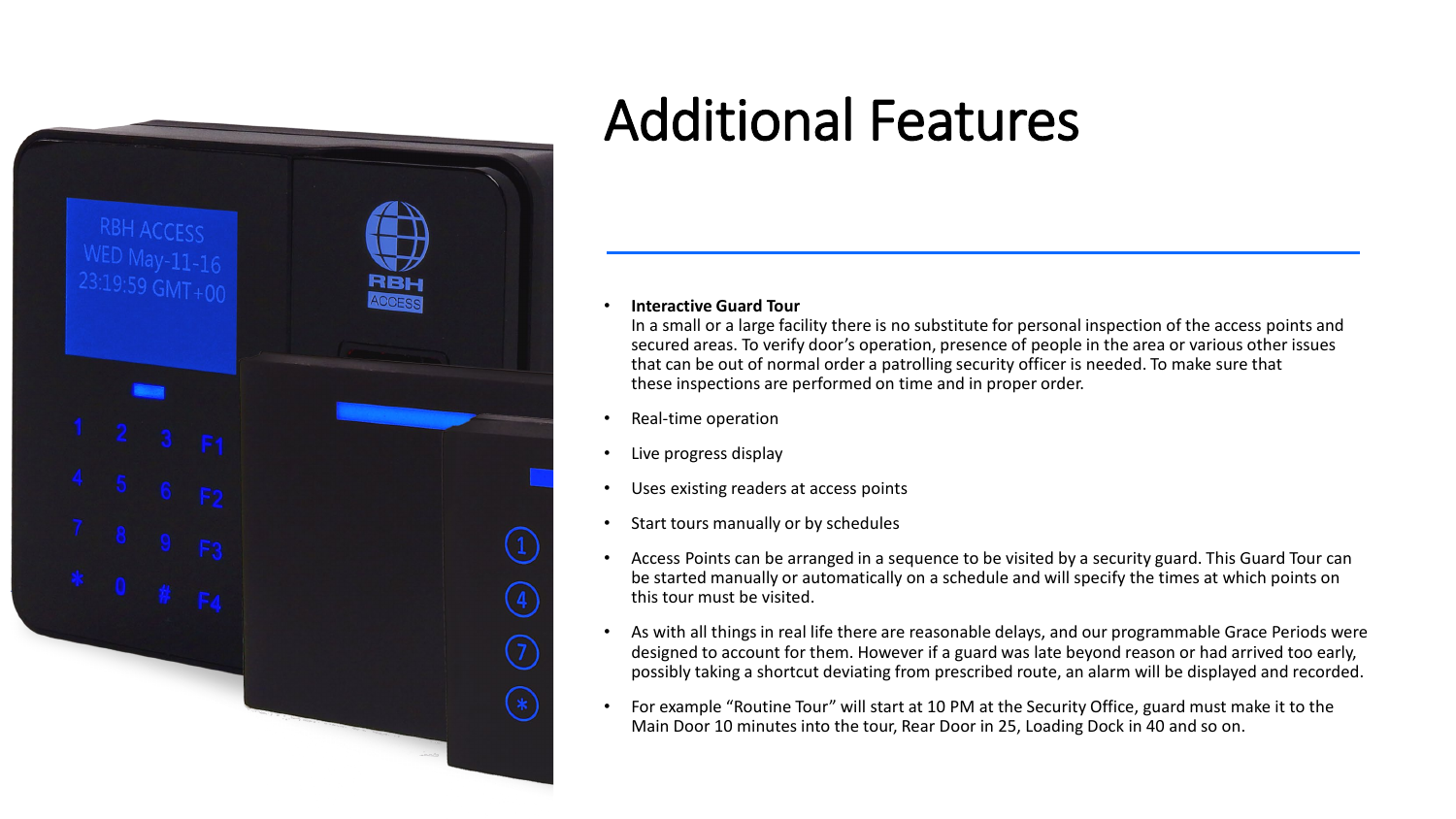### Case Study

#### **The Client**

TCHC is a government-run housing corporation for the provision of subsidized housing for the less fortunate and needy within the Greater Toronto Area in Ontario, Canada. There are several problems within the properties, ranging from theft, to violence, drug trafficking, and murders. TCHC were looking for a system to secure their buildings to protect the tenants as well as identify the pattern of movement of criminals. They needed a system which was capable of expanding to meet their requirements and at the same time, the ongoing costs had to be considered.

#### **Research**

TCHC did an in-depth analysis of vendor selection by assessing several enterprise-capable systems. This included some field trials with systems and their analysis uncovered shortcomings in expansion capabilities as well as the annual running costs for software licences which were prohibitive. By the time they approached RBH Access Technologies, they were well educated in the field of access control and its implementation. They very quickly assessed that the Axiom V system had the expansion capabilities required and the system was also very IT friendly allowing their own IT personnel to expand the system with minimal involvement from integrators, who did all of the installation at the locations being secured. The system allows the use of standard IT hardware and the architecture is easy to learn.

#### **The System**

Today, the Axiom V system from RBH Access Technologies secures 1,300 buildings with over 3,800 doors being protected. The buildings range from low-income houses to high-rise condominium buildings with a variety of entrances being secured. From underground car parking, to base buildings, houses, low level town homes, common areas, party rooms, gyms, etc. The systems are integrated with entry phones in some cases which allows the TCHC to work closely with the police when trying to identify criminal activity. An example of this is when there are multiple visitors to a single home in a building in a short period of time, this could imply suspicious activity such as drug trafficking.

#### **The Results**

In an interview with a representative from the TCHC, there was nothing but praise for the system in how it has met their expectations. The plans are to expand to over 13,000 doors over the next few years and they wanted a system which they knew could achieve that by maximizing on their own IT capabilities and it all had to be managed from one central point. The incident rate for all criminal activities at all of our secured properties has decreased by over 50% and the entire system has allowed us to stay within budget every step of the way. When asked the question, would they recommend the RBH system to others, it was a resounding "absolutely."

### **Toronto** Community **Housing**